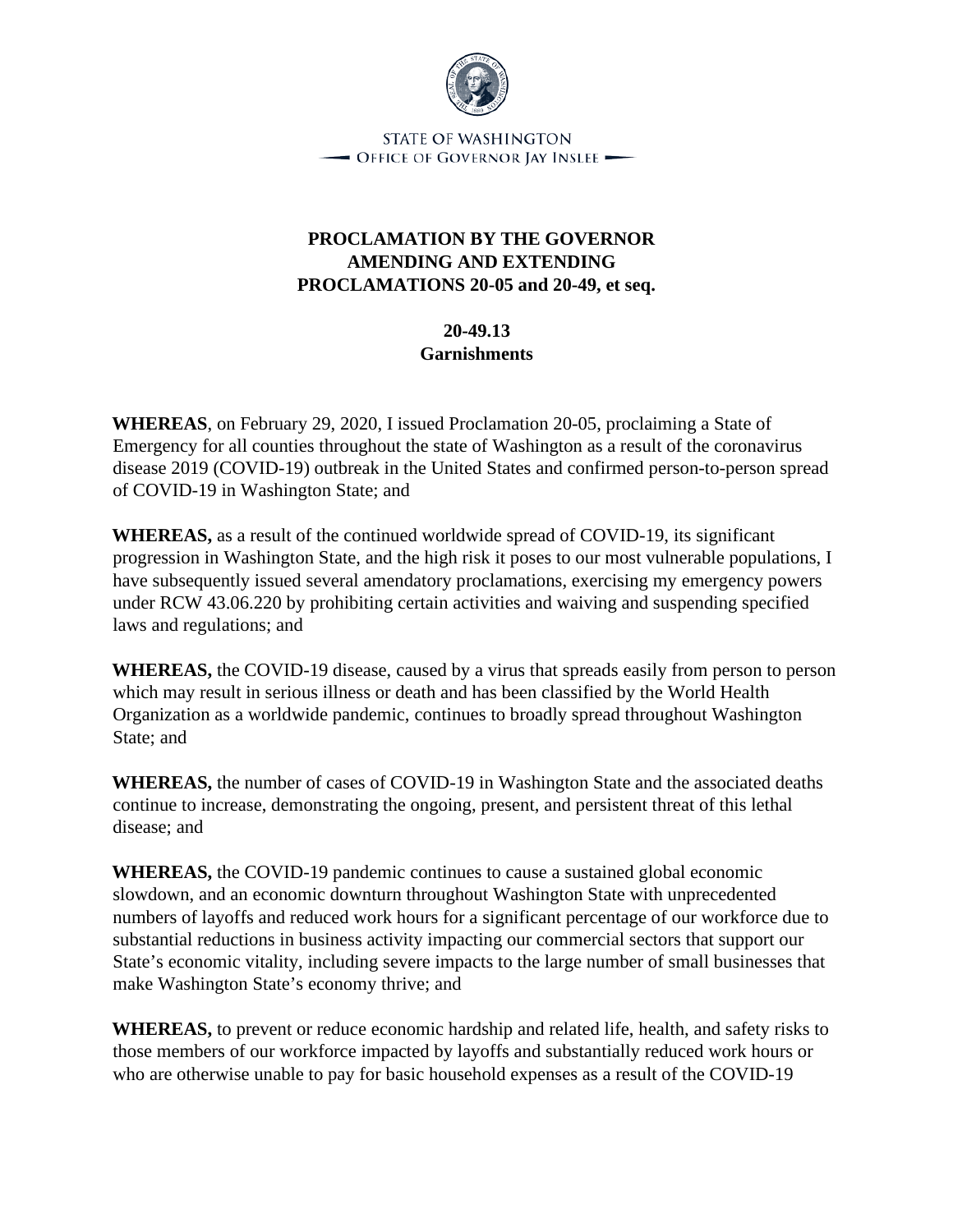pandemic, I issued Proclamation 20-49, to temporarily waive and suspend statutes and regulations related to the collection of judgments for consumer debt; and

**WHEREAS,** under the provisions of RCW 43.06.220(4), the statutory waivers and suspensions of Proclamation 20-49, et seq., have been periodically extended by the leadership of the Washington State Senate and House of and which I acknowledged and similarly extended the prohibitions therein in subsequent sequentially numbered proclamations; and

**WHEREAS,** on January 15, 2021, under the provisions of RCW 43.06.220(4), the statutory waivers and suspensions of Proclamation 20-49, et seq., were extended by Senate Concurrent Resolution 8402 until the termination of the state of emergency pursuant to RCW 43.06.210, or until rescinded, whichever occurs first; and

**WHEREAS,** the worldwide COVID-19 pandemic and its progression in Washington State continue to threaten the life and health of our people as well as the economy of Washington State and remain a public disaster affecting life, health, property or the public peace; and

**WHEREAS**, the Washington State Department of Health continues to maintain a Public Health Incident Management Team in coordination with the State Emergency Operations Center and other supporting state agencies to manage the public health aspects of the COVID-19 emergency; and

**WHEREAS**, the Washington State Military Department Emergency Management Division, through the State Emergency Operations Center, continues coordinating resources across state government to support the Washington State Department of Health and local health officials in alleviating the impacts to people, property, and infrastructure, and continues coordinating with the Department of Health in assessing the impacts and long-term effects of the incident on Washington State and its people.

**NOW, THEREFORE**, I, Jay Inslee, Governor of the state of Washington, as a result of the above-noted situation, and under Chapters 38.08, 38.52, and 43.06 RCW, do hereby proclaim that a State of Emergency continues to exist in all counties of Washington State, that Proclamation 20-05 and all amendments thereto remain in effect as otherwise amended, and that Proclamations 20-49, et seq., are amended to (1) recognize the extension of the statutory waivers and suspensions therein by the leadership of the Washington State Legislature until the termination of the COVID-19 State of Emergency or until rescinded, whichever occurs first, and (2) similarly extend the prohibitions therein until termination of the COVID-19 State of Emergency or until rescinded, whichever occurs first.

I again direct that the plans and procedures of the *Washington State Comprehensive Emergency Management Plan* be implemented throughout State government. State agencies and departments are directed to continue utilizing state resources and doing everything reasonably possible to support implementation of the *Washington State Comprehensive Emergency Management Plan* and to assist affected political subdivisions in an effort to respond to and recover from the COVID-19 pandemic.